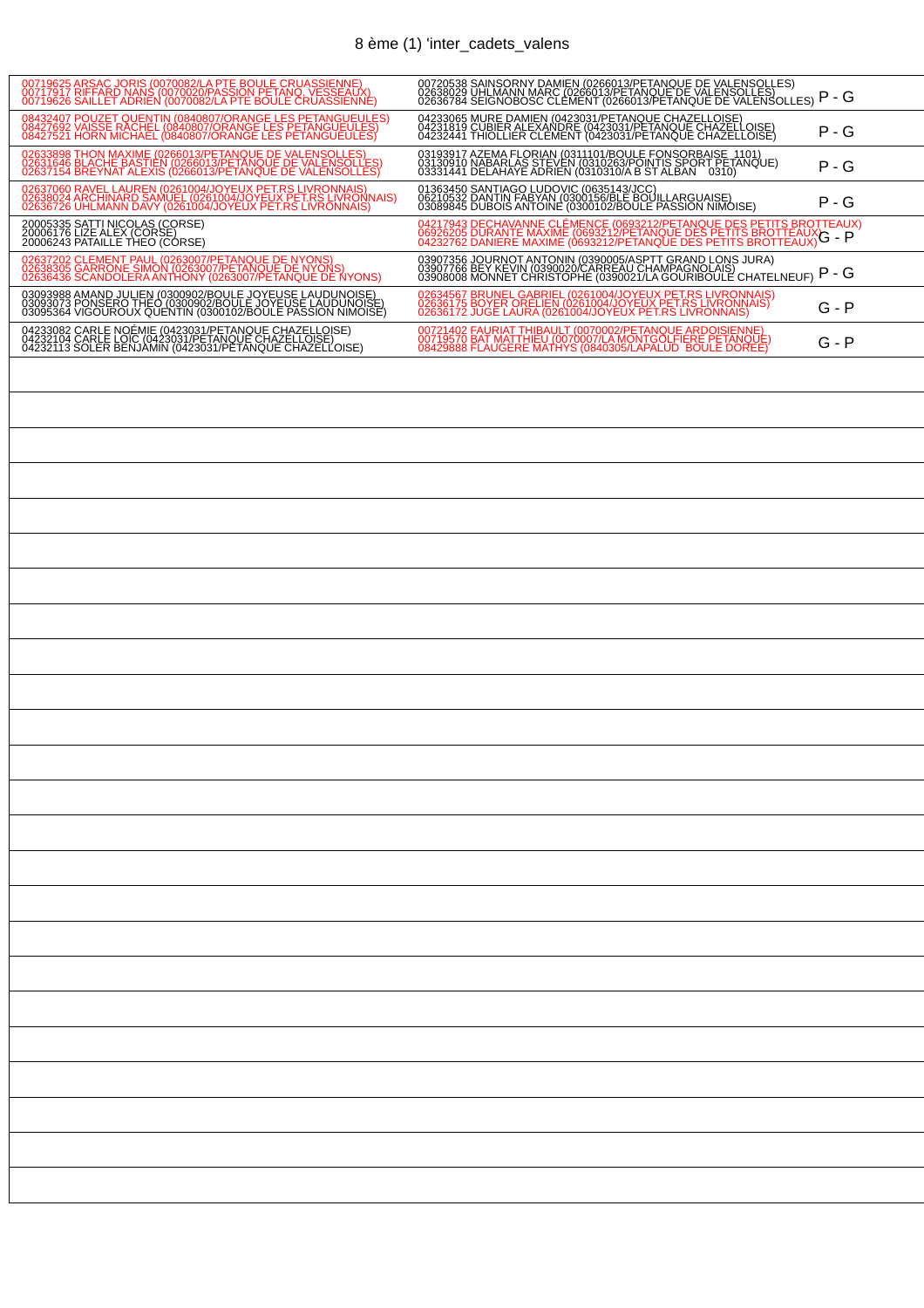## 1/4 Finale (1) 'inter\_cadets\_valens

| 03193917 AZEMA FLORIAN (0311101/BOULE FONSORBAISE 1101)<br>03130910 NABARLAS STEVEN (0310263/POINTIS SPORT PETANQUE)<br>03331441 DELAHAYE ADRIEN (0310310/A B ST ALBAN 0310) | 03093988 AMAND JULIEN (0300902/BOULE JOYEUSE LAUDUNOISE)<br>03093073 PONSERO THEO (0300902/BOULE JOYEUSE LAUDUNOISE)<br>03095364 VIGOUROUX QUENTIN (0300102/BOULE PASSION NIMOISE)                                                | $G - P$ |
|------------------------------------------------------------------------------------------------------------------------------------------------------------------------------|-----------------------------------------------------------------------------------------------------------------------------------------------------------------------------------------------------------------------------------|---------|
| 20005335 SATTI NICOLAS (CORSE)<br>20006176 LIZE ALEX (CORSE)<br>20006243 PATAILLE THEO (CORSE)                                                                               | 04233065 MURE DAMIEN (0423031/PETANQUE CHAZELLOISE)<br>04231819 CUBIER ALEXANDRE (0423031/PETANQUE CHAZELLOISE)<br>04232441 THIOLLIER CLEMENT (0423031/PETANQUE CHAZELLOISE)                                                      | $P - G$ |
| 01363450 SANTIAGO LUDOVIC (0635143/JCC)<br>06210532 DANTIN FABYAN (0300156/BLE BOUILLARGUAISE)<br>03089845 DUBOIS ANTOINE (0300102/BOULE PASSION NIMOISE)                    | 04233082 CARLE NOÉMIE (0423031/PETANQUE CHAZELLOISE)<br>04232104 CARLE LOIC (0423031/PETANQUE CHAZELLOISE)<br>04232113 SOLER BENJAMIN (0423031/PETANQUE CHAZELLOISE)                                                              | $G - P$ |
|                                                                                                                                                                              | 03907356 JOURNOT ANTONIN (0390005/ASPTT GRAND LONS JURA) 00720538 SAINSORNY DAMIEN (0266013/PETANQUE DE VALENSOLLES)<br>03907766 BEY KEVIN (0390020/CARREAU CHAMPAGNOLAIS) 02638729 OHLMANN MARC (0266013/PETANQUE DE VALENSOLLES | $P - G$ |
|                                                                                                                                                                              |                                                                                                                                                                                                                                   |         |
|                                                                                                                                                                              |                                                                                                                                                                                                                                   |         |
|                                                                                                                                                                              |                                                                                                                                                                                                                                   |         |
|                                                                                                                                                                              |                                                                                                                                                                                                                                   |         |
|                                                                                                                                                                              |                                                                                                                                                                                                                                   |         |
|                                                                                                                                                                              |                                                                                                                                                                                                                                   |         |
|                                                                                                                                                                              |                                                                                                                                                                                                                                   |         |
|                                                                                                                                                                              |                                                                                                                                                                                                                                   |         |
|                                                                                                                                                                              |                                                                                                                                                                                                                                   |         |
|                                                                                                                                                                              |                                                                                                                                                                                                                                   |         |
|                                                                                                                                                                              |                                                                                                                                                                                                                                   |         |
|                                                                                                                                                                              |                                                                                                                                                                                                                                   |         |
|                                                                                                                                                                              |                                                                                                                                                                                                                                   |         |
|                                                                                                                                                                              |                                                                                                                                                                                                                                   |         |
|                                                                                                                                                                              |                                                                                                                                                                                                                                   |         |
|                                                                                                                                                                              |                                                                                                                                                                                                                                   |         |
|                                                                                                                                                                              |                                                                                                                                                                                                                                   |         |
|                                                                                                                                                                              |                                                                                                                                                                                                                                   |         |
|                                                                                                                                                                              |                                                                                                                                                                                                                                   |         |
|                                                                                                                                                                              |                                                                                                                                                                                                                                   |         |
|                                                                                                                                                                              |                                                                                                                                                                                                                                   |         |
|                                                                                                                                                                              |                                                                                                                                                                                                                                   |         |
|                                                                                                                                                                              |                                                                                                                                                                                                                                   |         |
|                                                                                                                                                                              |                                                                                                                                                                                                                                   |         |
|                                                                                                                                                                              |                                                                                                                                                                                                                                   |         |
|                                                                                                                                                                              |                                                                                                                                                                                                                                   |         |
|                                                                                                                                                                              |                                                                                                                                                                                                                                   |         |
|                                                                                                                                                                              |                                                                                                                                                                                                                                   |         |